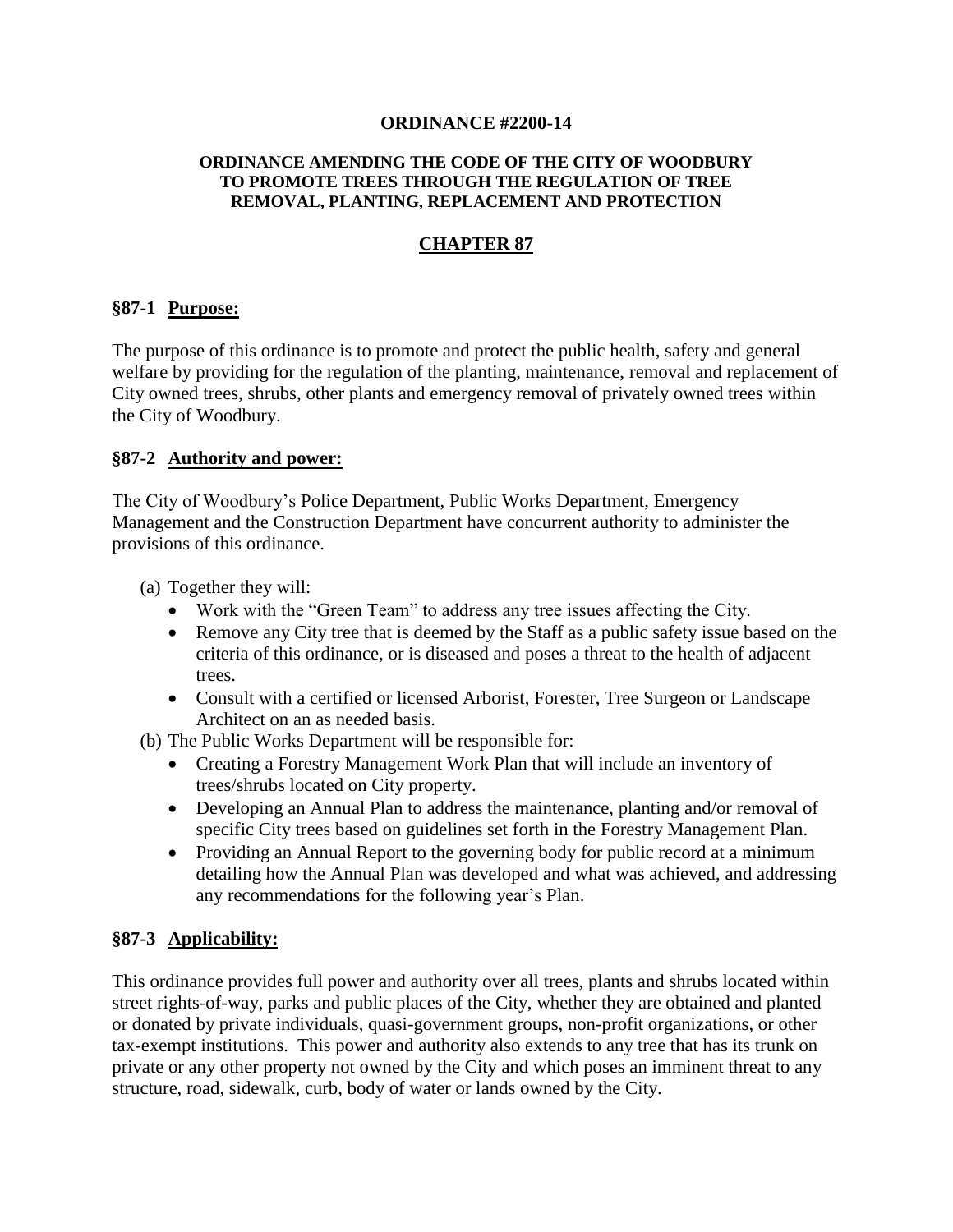## **§87-4 Definitions:**

#### ARBORIST

A specialist in the cultivation and care of trees and shrubs, including tree surgery, the diagnosis, treatment, and prevention of tree diseases, and the control of pests.

**CITY** City of Woodbury

### CITY OWNED TREE

Any tree on a City right of way or on City property.

### CITY STAFF

For the purpose of this ordinance, any paid member of the City of Woodbury's Public Works, Construction, Emergency Management and/or Police Department.

### GOVERNING BODY

The Mayor and Council members of the City of Woodbury

### SHRUB OR OTHER PLANT

Any vegetative planting on City owned property which is not a tree or grass.

#### TREE

Any woody perennial plant usually having but one main stem or trunk and a more or less definitively formed crown, and which has the potential based on its genus and species to grow to a height of 10 feet or more.

## **§87-5 Tree Removal of a City Owned Tree:**

It is the policy of the City to protect all public trees from needless removal and every effort is made to preserve and protect public trees until such time removal is warranted and prudent.

There are many reasons why trees need to be removed in an urban area, park or wooded area. City staff evaluates each tree considered for removal on a case-by-case basis. The criteria listed below are used by the Staff when evaluating trees for possible removal. The criteria are not listed in order of importance and individually may not justify removal.

(a) The following criteria are used in evaluating a public tree for possible removal:

- Tree is dead or dying.
- The tree is deemed hazardous, when the hazardous condition cannot be corrected through pruning or other reasonable arboricultural practices.
- The tree must be removed for required infrastructure improvements or repairs.
- (b) When public trees are not deemed dead, dying or hazardous, the following factors will be considered:
	- Life expectancy of the tree.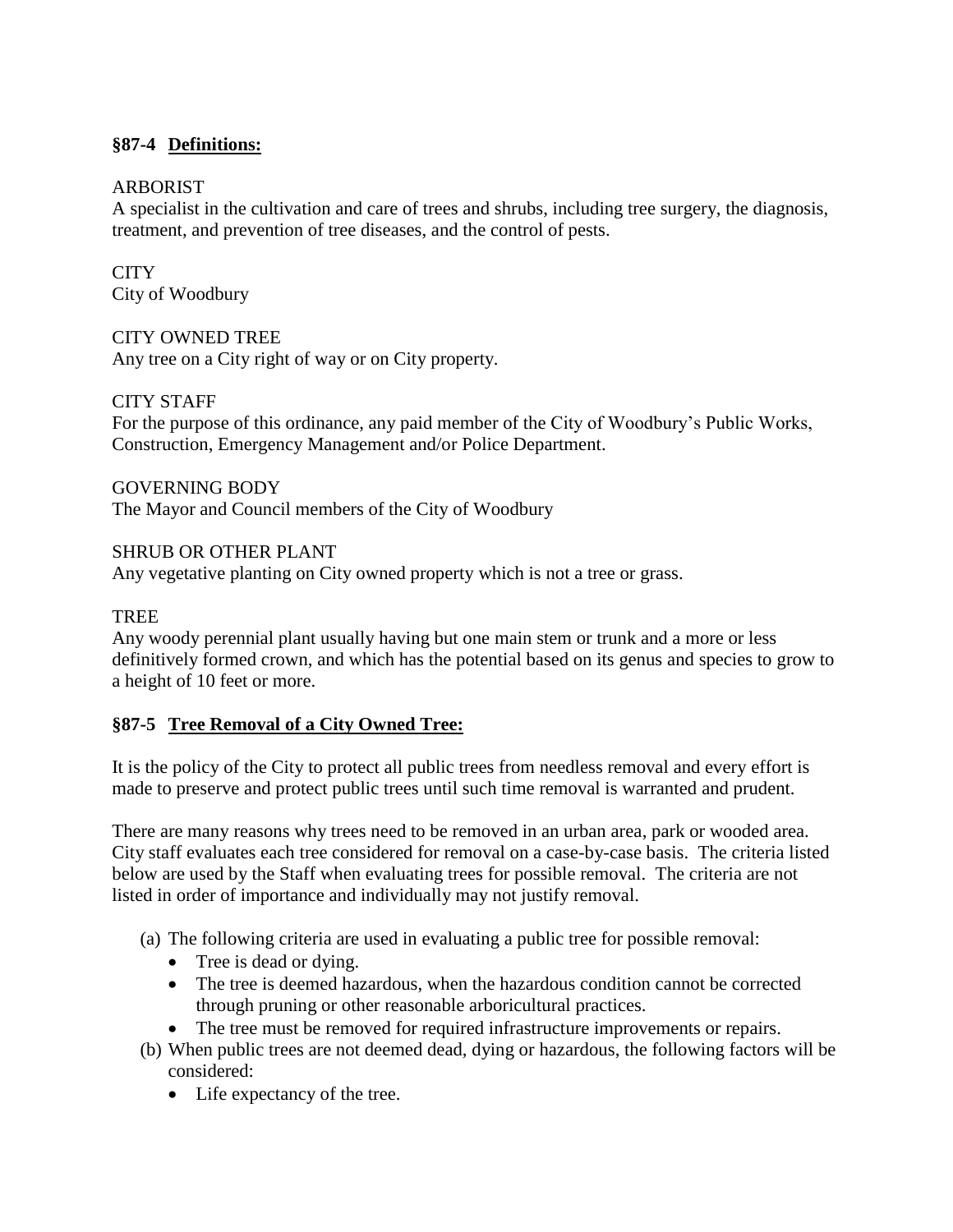- Desirability of the tree species.
- Amount of space allowable for tree growth.
- Overall quality and structural integrity of the tree.
- Persistent and uncontrollable insect, disease or fruiting problems.
- Dropping of bark, twigs, seeds, pods, flowers, fruit, etc.
- Frequency and extensiveness of the tree's maintenance requirements.
- Feasibility and timeliness in which a replacement tree will be planted.
- Proximity and quality of trees near to the one considered for removal.
- Wishes and desires of the property owner/resident and those immediately adjacent.
- Quality and extent of past pruning and other tree maintenance practices the tree has undergone.
- Extent and frequency of damage the tree is causing to surrounding infrastructure such as sidewalks, streets, sewers, overhead wires, etc.
- Location of the tree with regard to streetlights, traffic control signs and devices, intersection sight lines, obscuring of storefronts and business signs, clearance for trucks and buses, and the requirements of the tree related to available growing space.
- (c) Shortly after a tree is removed the stump will be ground out and the disturbed area restored with topsoil and grass seed, or with sod, to match the surrounding surface grade.
- (d) When trees to be removed are growing immediately in front of a single residence property and the resident has not requested the removal, Staff will attempt to notify the occupants by leaving a card at the front door which states the reason for the removal and provides a phone number to call to receive further information.
- (e) The City tries to replant where trees have been removed based on available funding to purchase new trees. In some instances the replacement tree will not be planted in the same spot. Replanting location will be determined by the City Staff.

# **§87-6 Emergency Tree Removal**

- (a) Trees Located on City/Public Property
	- To qualify as an emergency there must be a safety hazard to persons, utility lines or pipes or structures; and the danger must be imminent. Generally, an emergency exists where a tree has already begun to fall. If an emergency situation exists or if a tree has started to fall, it can be cut or removed to eliminate the danger.
- (b) Trees Located on Private Property
	- Trees on private property are the responsibility of the property owner. If in an emergency situation, where there is imminent danger to a person, utility lines or pipes, or structure, the City Staff will request access to the property to evaluate the potential danger but if unable to obtain permission to access the property due to time constraints, unavailability of property owner or representative or for other good cause may access the property to evaluate the potential danger. If the tree is determined to be an imminent danger, City Staff shall send or personally serve the owner or post on the premises a notice to remove the tree within a specified time period provided the circumstances permit the giving of such notice without the endangerment of persons, utility lines or pipes or structures which such determination shall be made by the Director of Public Works. If the Owner fails to remove the tree within the time permitted in the notice or if no notice is given pursuant to the determination of the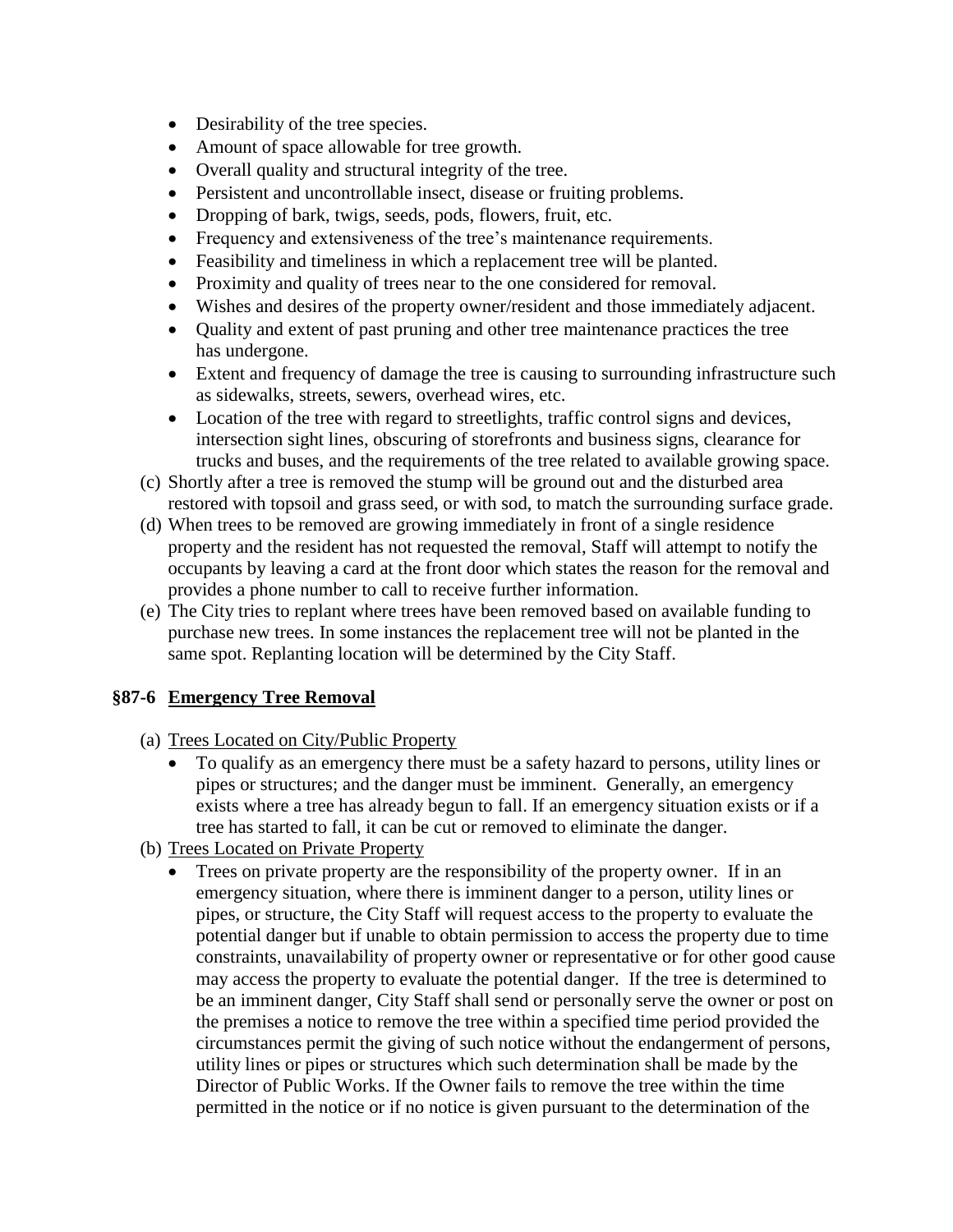Director of Public Works, the City may then remove all or part of a tree and bill the property owner for all costs of removal. If the bill is not paid within 60 days the City shall place a lien on the owner's property until payment is received.

# **§87-7 Enforcement:**

The City's Staff shall have the power to promulgate and enforce rules, regulations and specifications concerning the trimming, spraying, removal, planting, pruning and protection of trees, shrubs, vines, hedges and other plants upon the right-of-way of any street, alley, sidewalk or other public place in the City.

Any person who knowingly causes damage to or removes a City owned tree shall be subject to a fine not to exceed \$1,000. Details are provided under PENALTIES, CLAIMS AND APPEALS.

# **§87-8 Penalties, claims and appeals:**

- (a) Any person(s) who knowingly causes damage to or removes a City owned tree or violates any provision of this ordinance or who fails to comply with any notice issued pursuant to any provision shall be subject to a fine not to exceed \$1,000 for each separate offense. Each day during which any violation of the provisions of this ordinance shall occur or continue shall be a separate offense. If, as the result of the violation of this ordinance, the injury, mutilation or death of a tree, shrub or other plant located on City-owned property is caused, the cost of repair or replacement, or the appraised dollar value of such tree, shrub or other plant, shall be borne by the party in accordance with the latest revision of A Guide to the Professional Evaluation of Landscape Trees, Specimen Shrubs, and Evergreens, as published by the International Society of Arboriculture.
- (b) City Staff may issue a notice of fine and assess costs for injury, mutilation, or death of a tree, shrub or other plant located on City owned property in accordance with §87-8 and the provisions of this ordinance may be enforced through the issuance of a summons and complaint to be heard in the Municipal Court of the City of Woodbury.
- (c) An appeal from a notice of fine and/or assessment issued by the City Staff shall be brought before the City Council within 30 days of making of such notice to the last known address of the owner of the property as shown on the tax records of the County of Gloucester Assessor's Office, which may affirm, modify or reverse the decision.

# **§87-9 City of Woodbury Tree Trust Fund**

The City of Woodbury hereby establishes a Tree Trust Fund to help supplement the cost of replacing City trees that are removed from municipal owned property.

- (a) The Fund will be replenished through the following sources:
	- Payment in-lieu of replanting trees associated with a site plan, subdivision or construction project
	- Fundraising efforts
	- Private donations